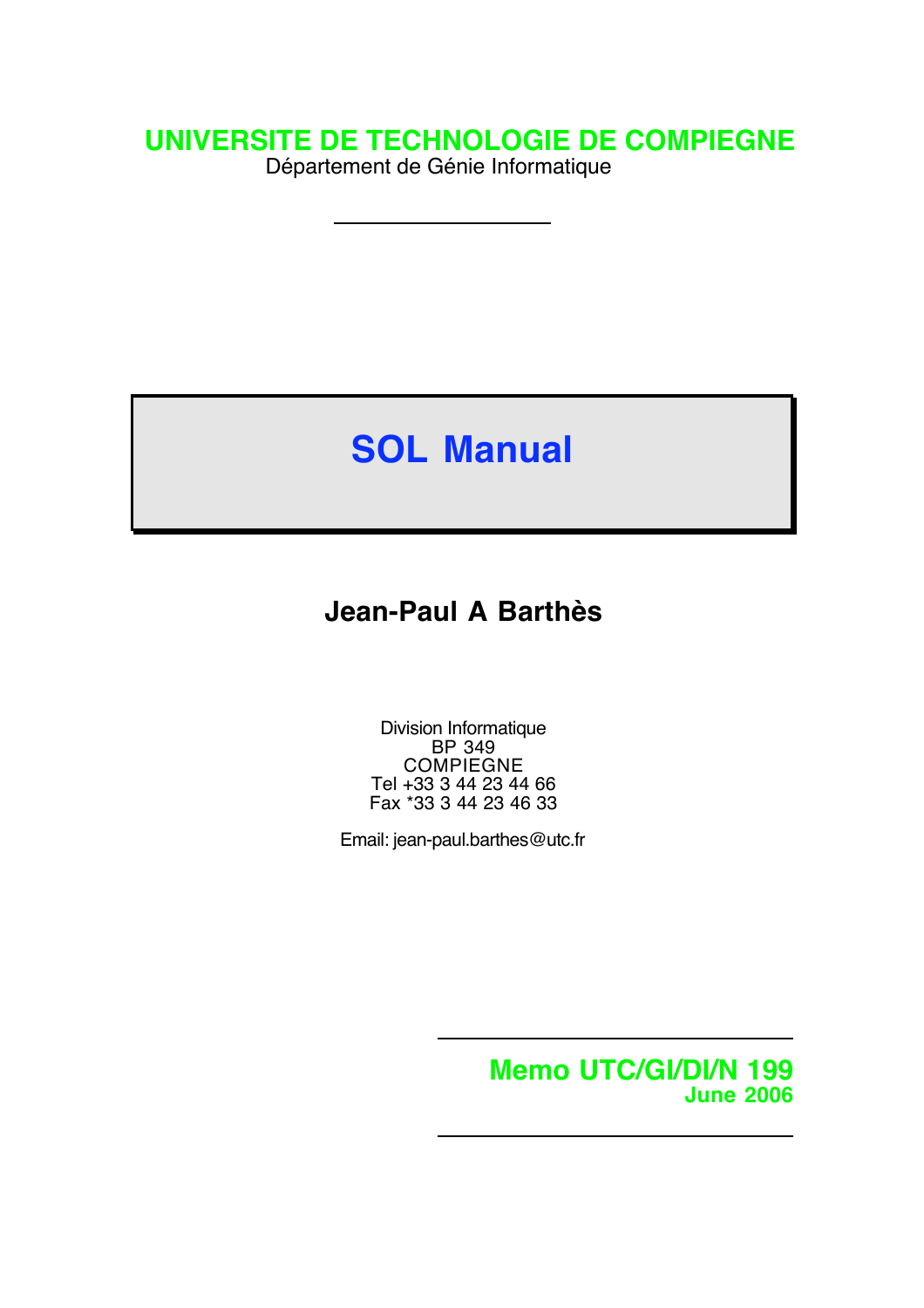## **Warning**

This document is intended to explain how to install and use the SOL tools.

Keywords: SOL Compiler, SOL tools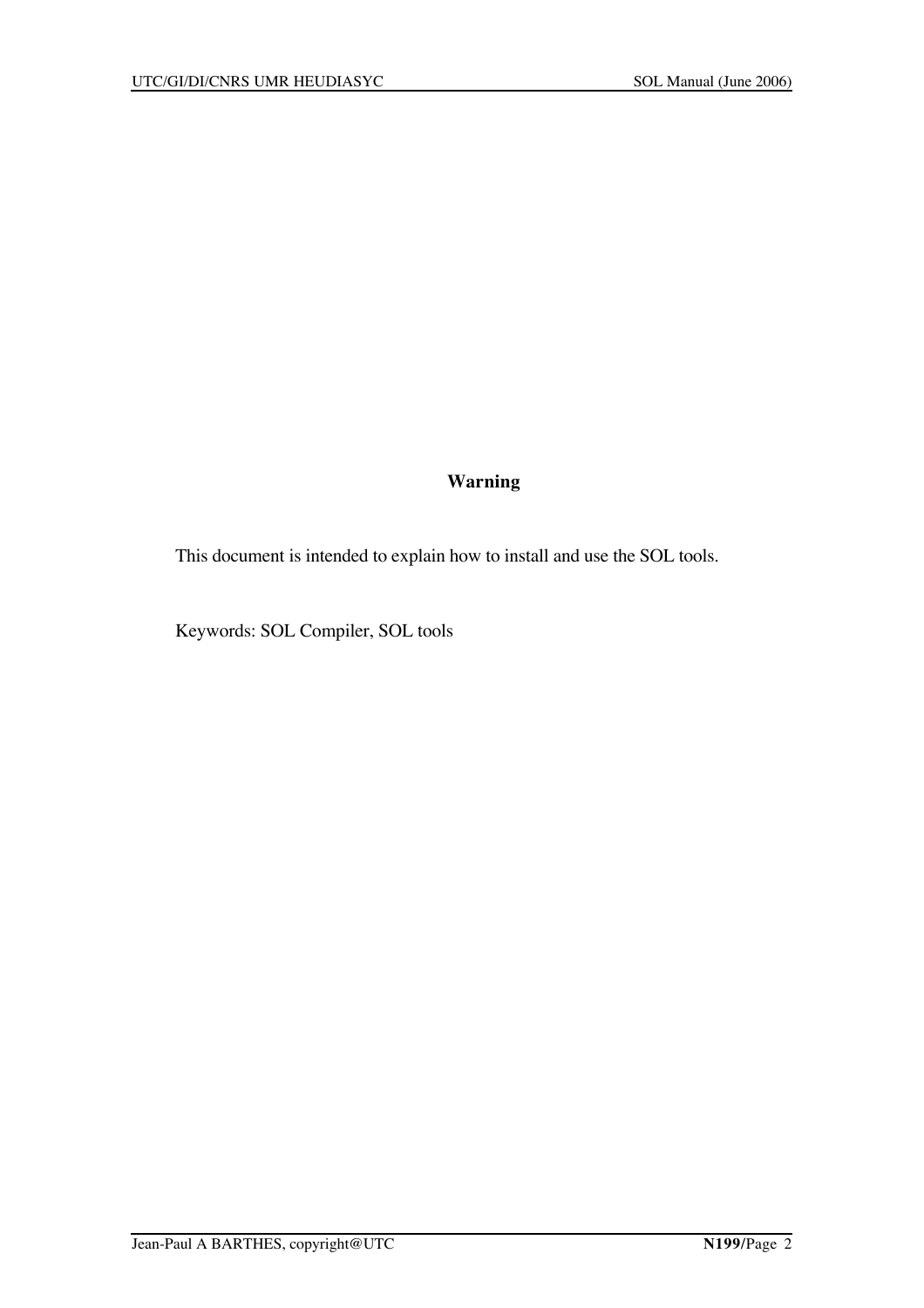# **Revisions**

| <b>Version</b> | Date    | <b>Author</b>  | <b>Remarks</b> |
|----------------|---------|----------------|----------------|
| $\overline{0}$ | June 06 | <b>Barthès</b> | Draft          |
|                |         |                |                |
|                |         |                |                |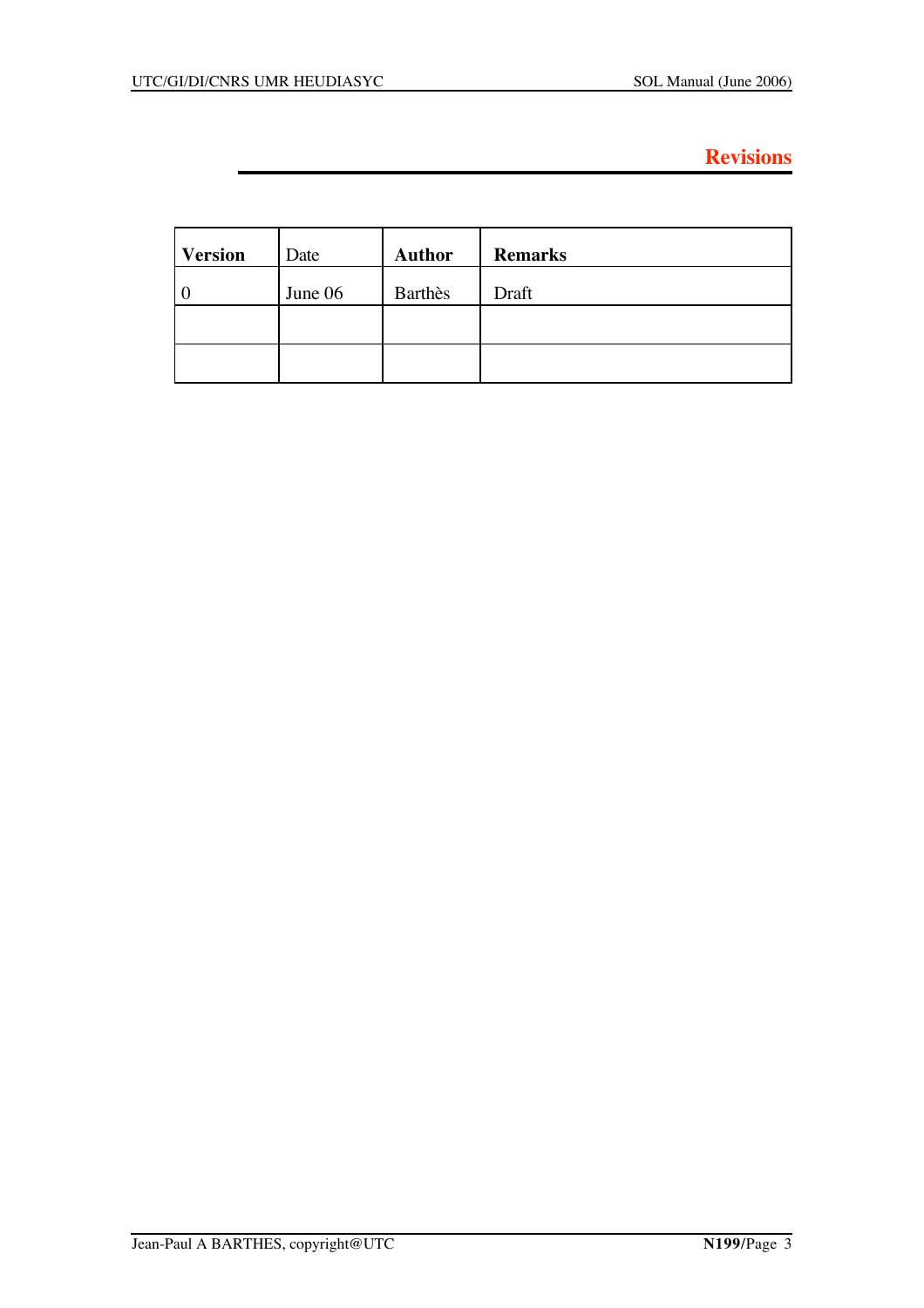**Related Documents**

The following document compares OWL and MOSS for specifying an ontology

UTC/GI/N190 - MOSS vs. OWL

The following document describes the SOL to OWL compiler design choices.

 $UTC/GT/N191 - SOL$ 

The following document describes the SOL ndex internal mechanism.

UTC/GI/N192 - SOL Technical Reference Index Mechanism

The following document describes the SOL rule mechanism.

UTC/GI/N198 - SOL Rules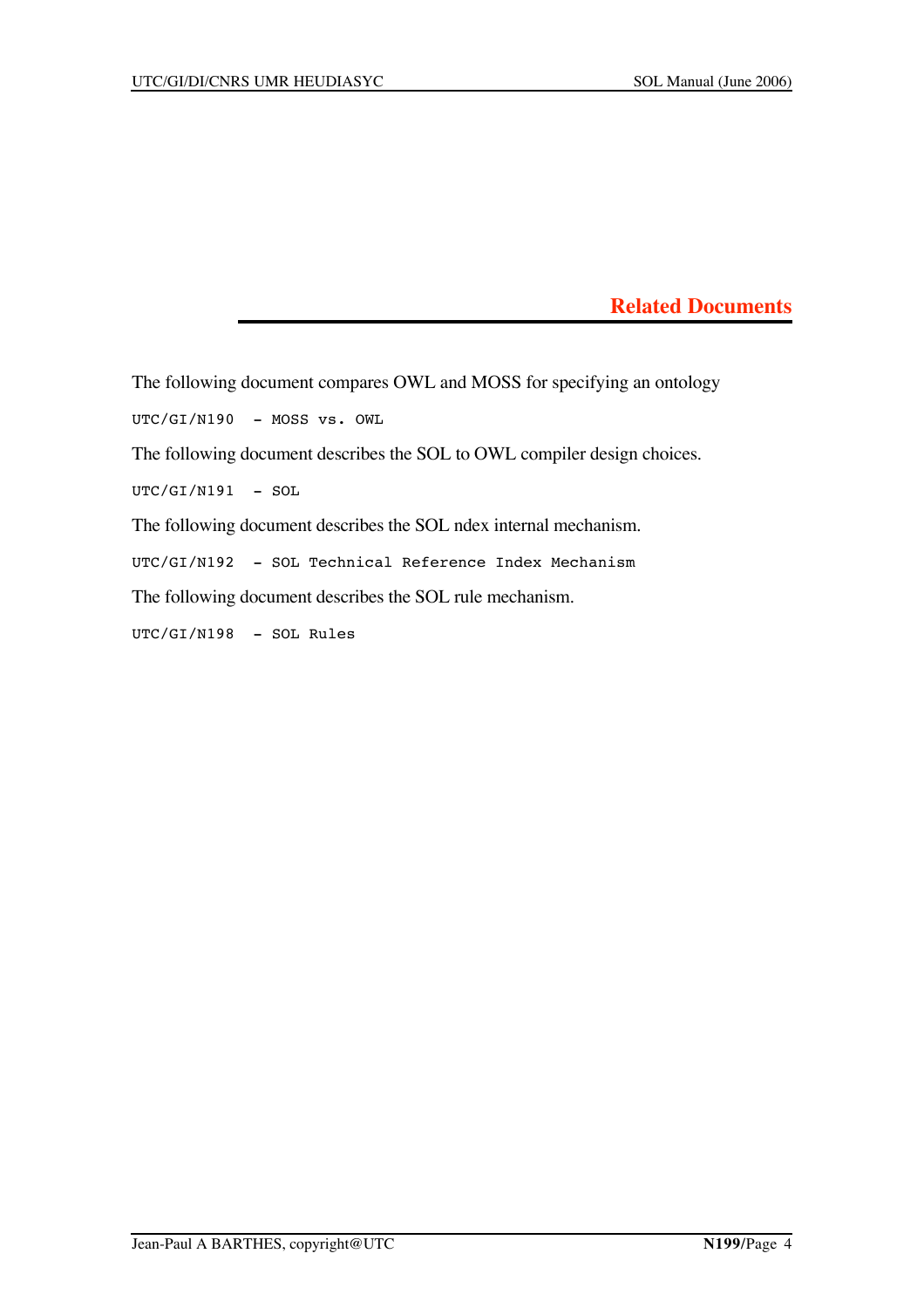# **Contents**

| 1                       |                                               |                                             |  |
|-------------------------|-----------------------------------------------|---------------------------------------------|--|
| $\mathbf{2}$            |                                               |                                             |  |
|                         | 2.1<br>2.2                                    |                                             |  |
| 3                       |                                               |                                             |  |
|                         | 3.1<br>3.2<br>3.3<br>3.4<br>3.5<br>3.6<br>3.7 |                                             |  |
| $\overline{\mathbf{4}}$ |                                               |                                             |  |
|                         | 4.1<br>4.2<br>4.3<br>4.4<br>4.5               |                                             |  |
| 5                       |                                               |                                             |  |
|                         | 5.1<br>5.2                                    |                                             |  |
| 6                       |                                               | THIRD TEST: INDIVIDUAL CONCEPTS/INSTANCES16 |  |
|                         | 6.1<br>6.2<br>6.3                             |                                             |  |
| 7                       |                                               |                                             |  |
| 8                       |                                               |                                             |  |
| 9                       |                                               |                                             |  |
| <b>10</b>               |                                               |                                             |  |
| 11                      |                                               |                                             |  |
|                         | 11.1<br>11.2                                  |                                             |  |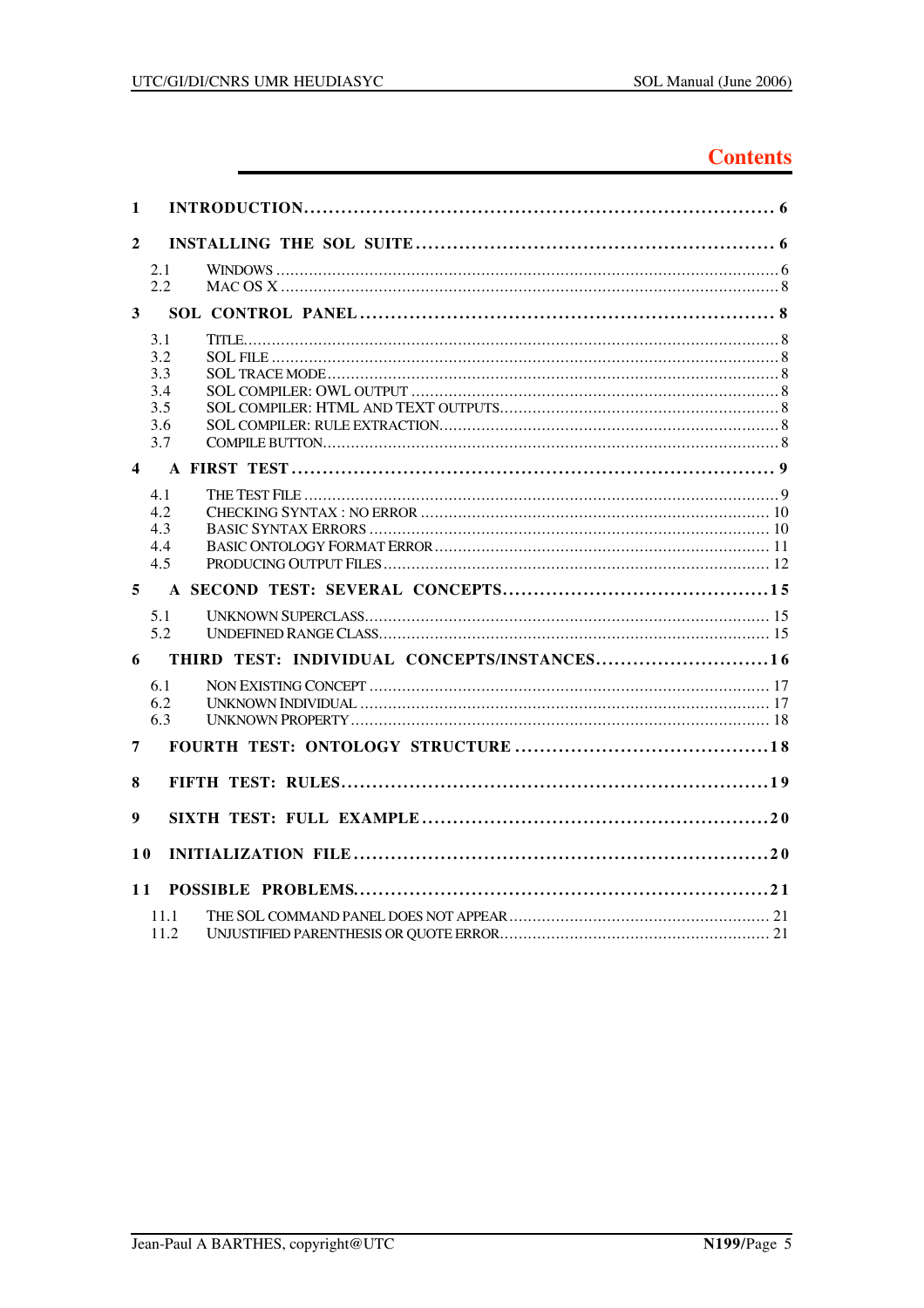### **1 Introduction**

The main objective of this document is to describe how to install and to use the SOL tools.

SOL is intended to develop and maintain multilingual ontologies, and to provide a translation into an OWL format, as well as HTML files or files to display the ontologies using a graphical interface. The suite also extracts rules from the ontology into different files with different format according to the reasoner being used.

The current manual is intended for the *ontology specialist*.

## **2 Installing the SOL Suite**

The installation depends on the platform. Installation is described for Windows and for Mac OS X.

#### **2.1 Windows**

The installation is described for the Windows-32 environment, and has been tested on XP.

The SOL suite comes as a zipped file containing all the necessary software. Unzip the file and install the corresponding SOL folder in your directory. We recommend installing it at the top level of your main disk.

The folder should contain the following important subfolders:

- $\bullet$  clisp-2.37
- ltk-0.881
- ontologies
- sol-tools
- tcl-SOL

The other ones can be safely ignored.

The SOL folder contains a batch file:

• sol.bat

SOL is started by double clicking the batch file. A command window appears with a series of messages (Figure 1), followed by the SOL control panel as shown Figure 2.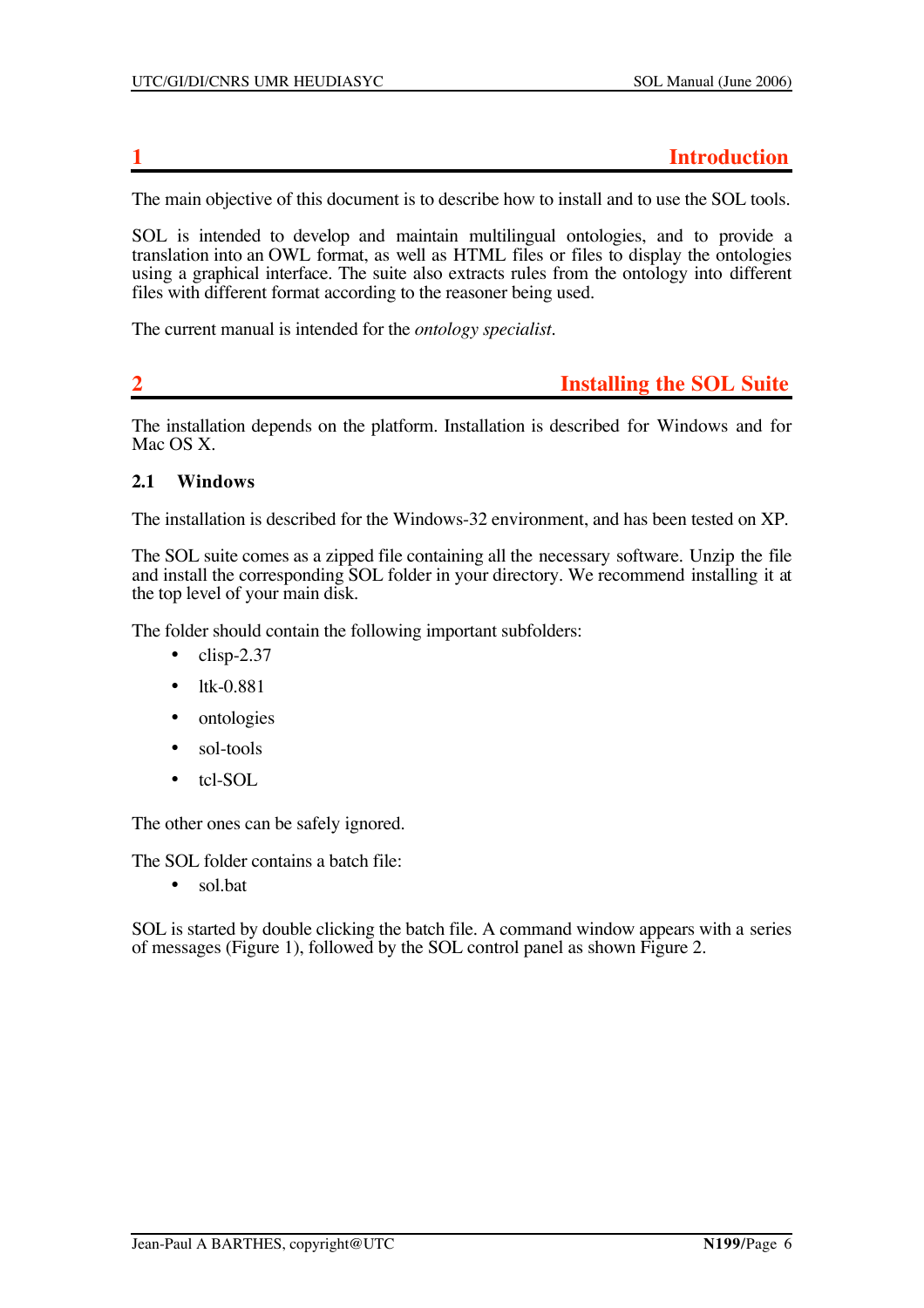

**Figure 1 - SOL Command Window**

DO NOT CLOSE THE COMMAND WINDOW as it is needed for control messages. However you can minimize it.

| LTK<br>$ \Box$ $\times$                    |
|--------------------------------------------|
| <b>SOL Compiler v1.2</b>                   |
| SOL file                                   |
| C:\SOL\ontologies\test.sol                 |
| choose-file                                |
| SOL trace mode                             |
| $\Box$ verbose                             |
| <b>SOL compiler: OWL output</b>            |
| no OWL output (error check only)           |
| <b>SOL compiler: HTML and TEXT outputs</b> |
| <b>V</b> HTML and TEXT outputs             |
| 쉬<br>English                               |
| <b>SOL compiler: rule extraction</b>       |
| <b>F</b> RULE output                       |
| Jena<br>Compile                            |
| Copyright Barthes@UTC, 2006                |

**Figure 2 - SOL Control Panel**

If the SOL control panel does not appear please refer to the Problems Section.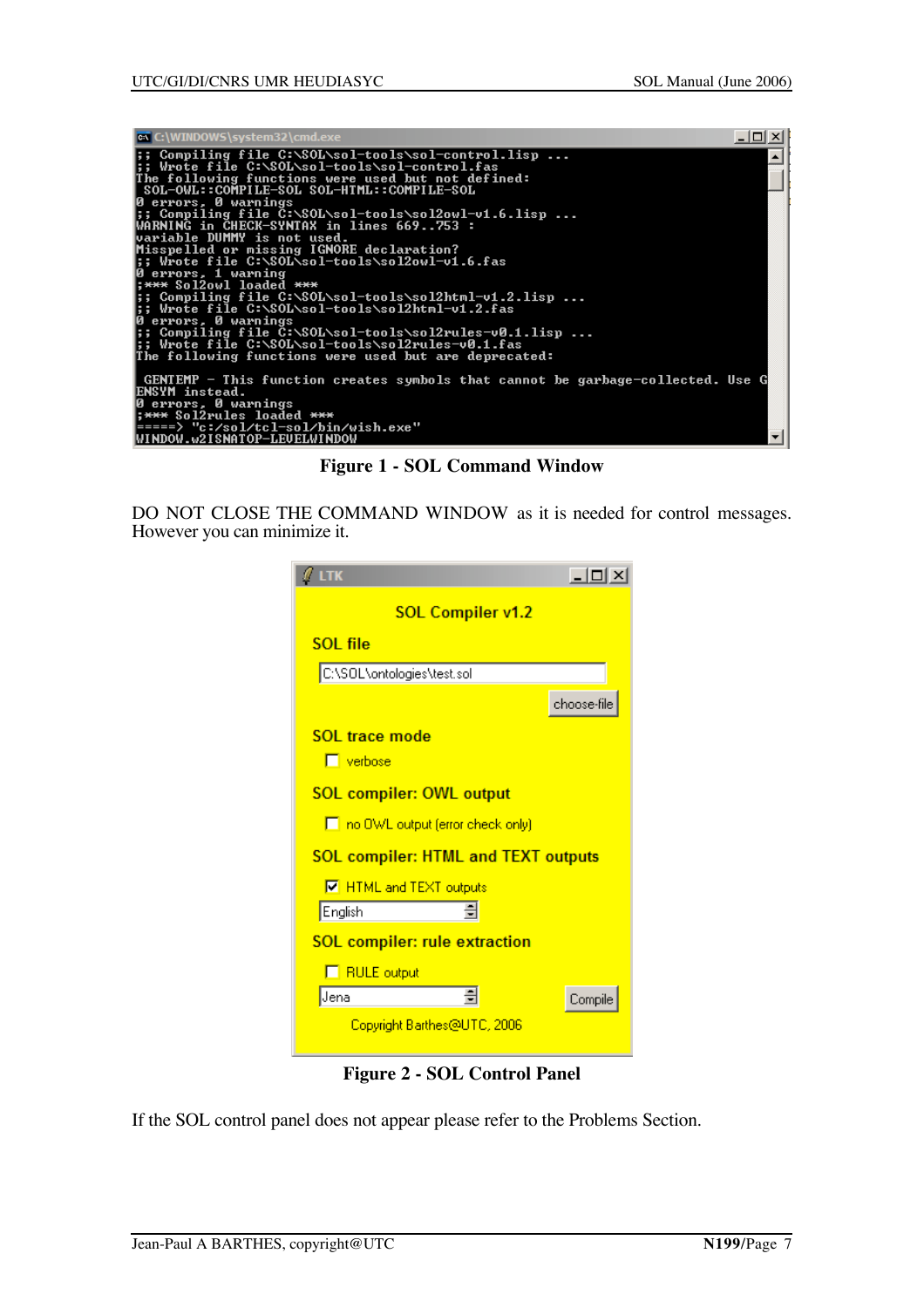### **2.2 Mac OS X**

Documentation not available yet.

**3 SOL Control Panel**

The SOL control panel is shown Figure 2. The meaning of the different areas and buttons is given in the following paragraphs.

#### **3.1 Title**

The title indicates the current version of the software.

#### **3.2 SOL file**

Displays the name of the file containing the source ontology. The name is a default file that can be used as an example and will be described in subsequent sections.

The **choose file** button allows to choose a different file.

#### **3.3 SOL trace mode**

A single **verbose** check box allows controling the printed output. Default is terse (non verbose).

#### **3.4 SOL compiler: OWL output**

A check box entitled **no OWL output** allows controling the production of the OWL file. The box can be checked if one wants to verify the original ontology without building the actual output file. This option is handy to chek errors. Default is to produce the output file.

#### **3.5 SOL compiler: HTML and TEXT outputs**

A check box controls the production of the corresponding output files. A rotary switch allows specifying the target language. Three files can be produced, one for display in a browser, and 2 for producing graphs. Default is generating the files. Default language is English.

#### **3.6 SOL compiler: rule extraction**

A check box controls the production of a special file containing rules. A rotary switch allows selecting the rule external format. Currently only JENA format is supported. Default is no output. Default format is JENA.

#### **3.7 Compile button**

Launches the compilation. The trace is printed in a separate window (Figure 4).

The following sections describe the use of the SOL suite in details.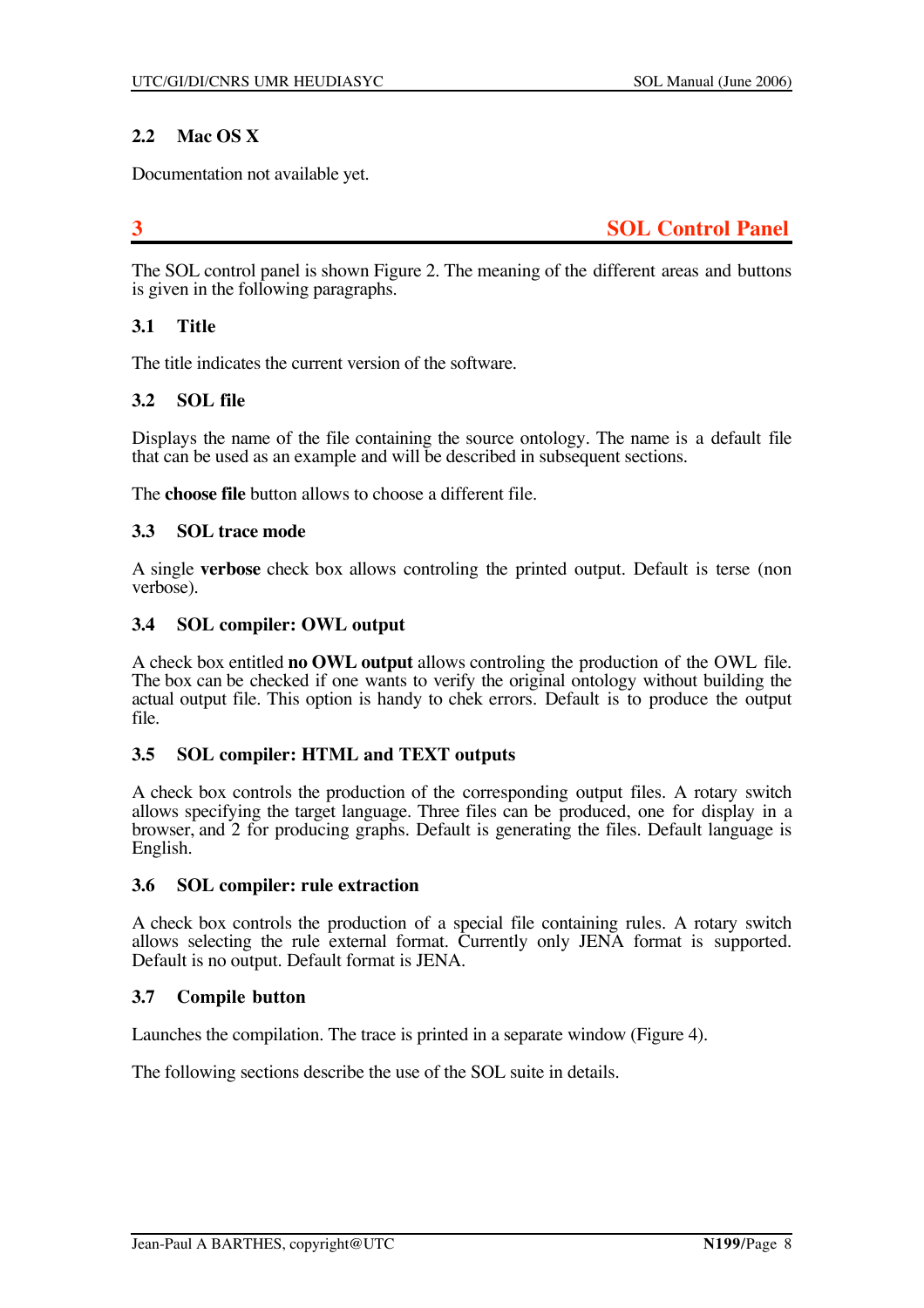Ontology files are normally located in the ontology folder of the SOL folder. The ontology folder comes with several examples of ontology files, from very simple to very complex.

### **4.1 The Test File**

The test0.sol file contains a minimal information, namely, the definition of a single concept (see UTC/GI/N191 - SOL for the SOL syntax) :

```
(defconcept
  (:name :en "Territory" :fr "Territoire" :it "territorio")
   (:att (:en "name" :fr "nom") (:type :name)(:unique))
  (:doc :en "A territory is a part of a geographical entity under the
rule of nation or a part of it."
         :fr "Un territoire est une étendue de terre qu'offre un état,
    une province, une ville, une juridiction, etc."))
```
:EOF

The concept is one of territory, it has an attribute (a name) and a documentation in English and in French.

In order to produce an OWL file, one must first select the file by clicking the chosse file button. A selection window appears allowing to select the file.

| <b>Ouvrir</b>                                                           |                                                                                                                                                                                                   |    |                          | ? X     |
|-------------------------------------------------------------------------|---------------------------------------------------------------------------------------------------------------------------------------------------------------------------------------------------|----|--------------------------|---------|
| Regarder dans :   @ ontologies                                          |                                                                                                                                                                                                   | ▾╎ | ⊙ 步 2 田                  |         |
| Mes documents<br>récents<br>Bureau<br>Mes documents<br>Poste de travail | polonais<br>example.sol<br>sol-test.sol<br>ы<br>test0.sol<br>test1.sol<br>test.sol<br>tg-ontology 14pc.sol<br>tg-ontology 15pc.sol<br>tg-ontology 15pc-unicode.sol<br>d tg-ontology 15pc-utf8.sol |    |                          |         |
| Favoris réseau                                                          | Nom du fichier :                                                                                                                                                                                  |    | $\overline{\phantom{a}}$ | Ouvrir  |
|                                                                         | Fichiers de type :<br>SOL files (*.sol)                                                                                                                                                           |    |                          | Annuler |

**Figure 3 - Selection window**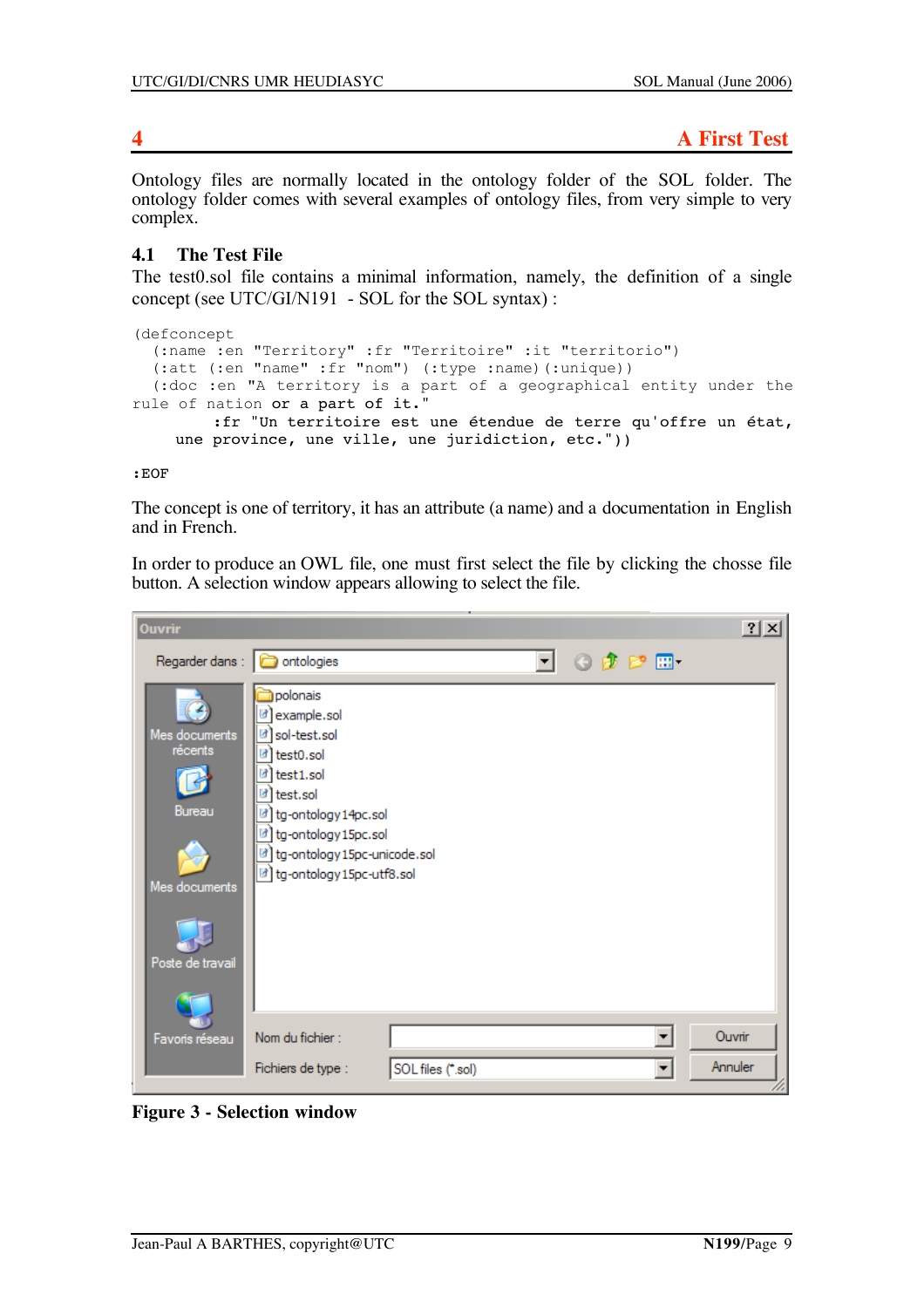#### **4.2 Checking Syntax : no error**

Once this is done, a first check for errors can be done by selecting **no OWL output**, unselecting the HTML and TEXT files and clicking the **compile** button.

A new window appears as shown Figure 4.

| $\ell$ ltk                                                                                                                                                                                                                              | 니미 |
|-----------------------------------------------------------------------------------------------------------------------------------------------------------------------------------------------------------------------------------------|----|
| <b>SOL Compiler Trace</b><br>Copyright Barthes@UTC, 2006<br>File: "C:/SOL/ontologies/test0.sol"<br>verbose: NIL; OWL output: NIL; TEXT output: NIL; language: :EN<br>We checked 1 entries, and found 0 error(s) with parents or quotes. |    |
| Ontology Errors<br>INone.                                                                                                                                                                                                               |    |
| End<br> ===<br>I*** End of processing ***                                                                                                                                                                                               |    |

#### **Figure 4 - Compiling trace**

The trace says that the file to be compiled was « c:/SOL/ontologies/test0.sol » that the compiler was in the non verbose mode, and that no output files were requested, and the language was English (in the present case this setting is unimportant).

Then a first check indicates that the system did not detect any parenthesis or quote unbalance, and did not find any ontology error.

#### **4.3 Basic Syntax Errors**

Of course, most of the time there are some syntax errors.

First, let us see what happens if a parenthesis is missing.dit the test0.sol file and remove the last parenthesis. Close the trace window and recompile. The new result is shown



**Figure 5 - Syntax error**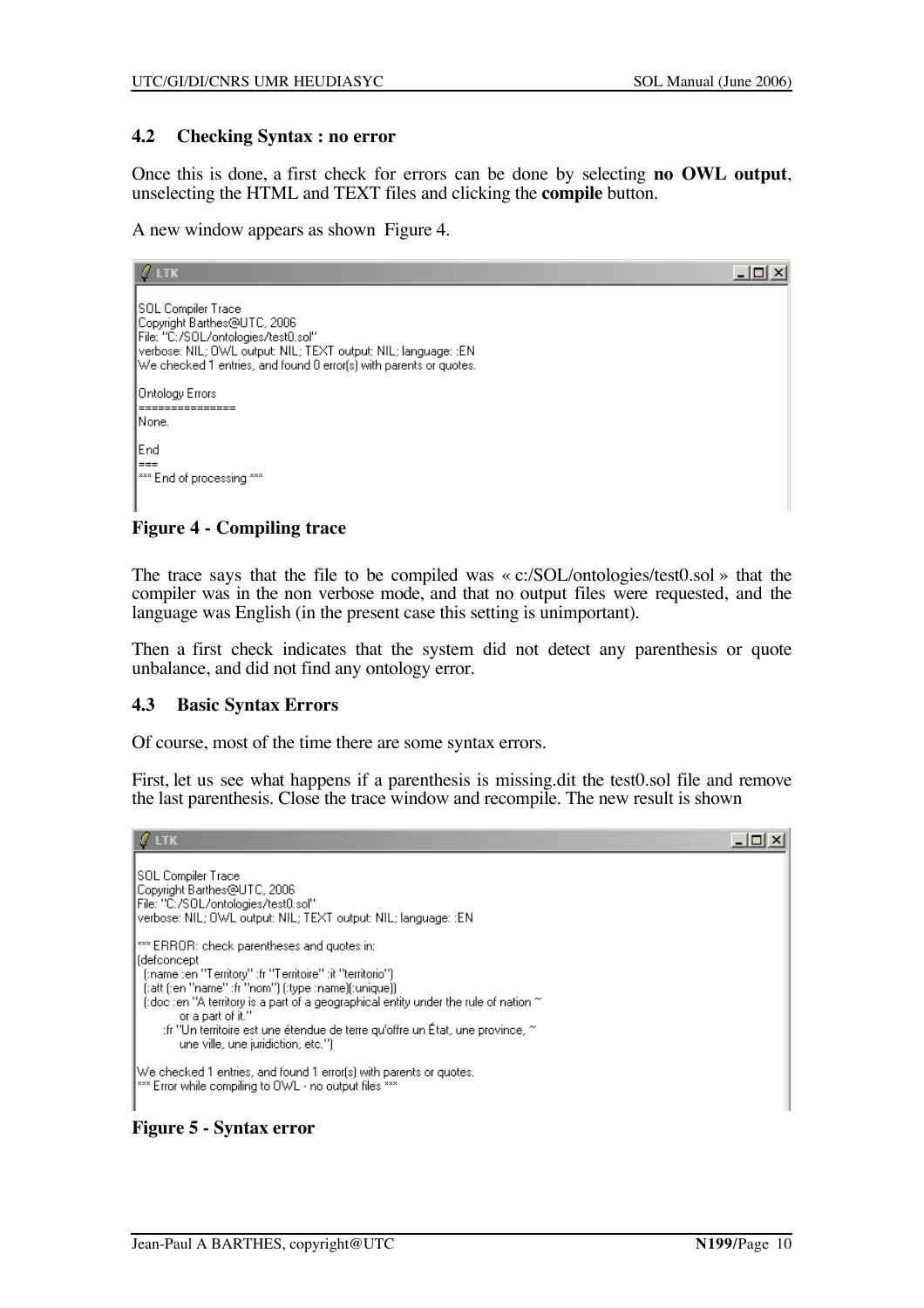The system tells you that there is a syntax error (mismatch of parentheses or quotes). It unfortunately cannot do much better. If you had asked for a file output, it tells you that it did not produce the output file.

You must correct the error before compiling again until you obtain the good result.

The same error message appears if you remove an opening parenthesis or a quote sign.

#### **4.4 Basic Ontology Format Error**

Now assume that there are no more parenthesis or quote error, but that we make a mistake in some keyword. E.g., erase the column in front of the :en tag in the multilingual name attribute. Save and recompile. The result is shown on the next figure.



**Figure 6 - Ontology Syntax Error**

In that case the diagnostic is more precise, however not as well located.

One can experiment with other types of error, e.g. removing the :fr language tag from the documentation property, which leads to the messages of the next figure.

```
\ell ltk
                                                                                                                                             -\Box \timesSOL Compiler Trace
Copyright Barthes@UTC, 2006
File: "C:/SOL/ontologies/test0.sol"
verbose: NIL; OWL output: T; TEXT output: NIL; language: :EN
We checked 1 entries, and found 0 error(s) with parents or quotes.
Ontology Errors
.***** Error in:(:EN "Territory" :FR "Territoire" :IT "territorio");
bad language tag
"Un territoire est une étendue de terre qu'offre un État, une province, ~<br>"Un territoire est une étendue de terre qu'offre un État, une province, ~
(:EN
 ...<br>"A territory is a part of a geographical entity under the rule of nation \sim or a part of it.''
"Un territoire est une étendue de terre qu'offre un État, une province, ~
         une ville, une juridiction, etc.")
End
*** End of processing ***
```
### **Figure 7 - Missing Tag Error**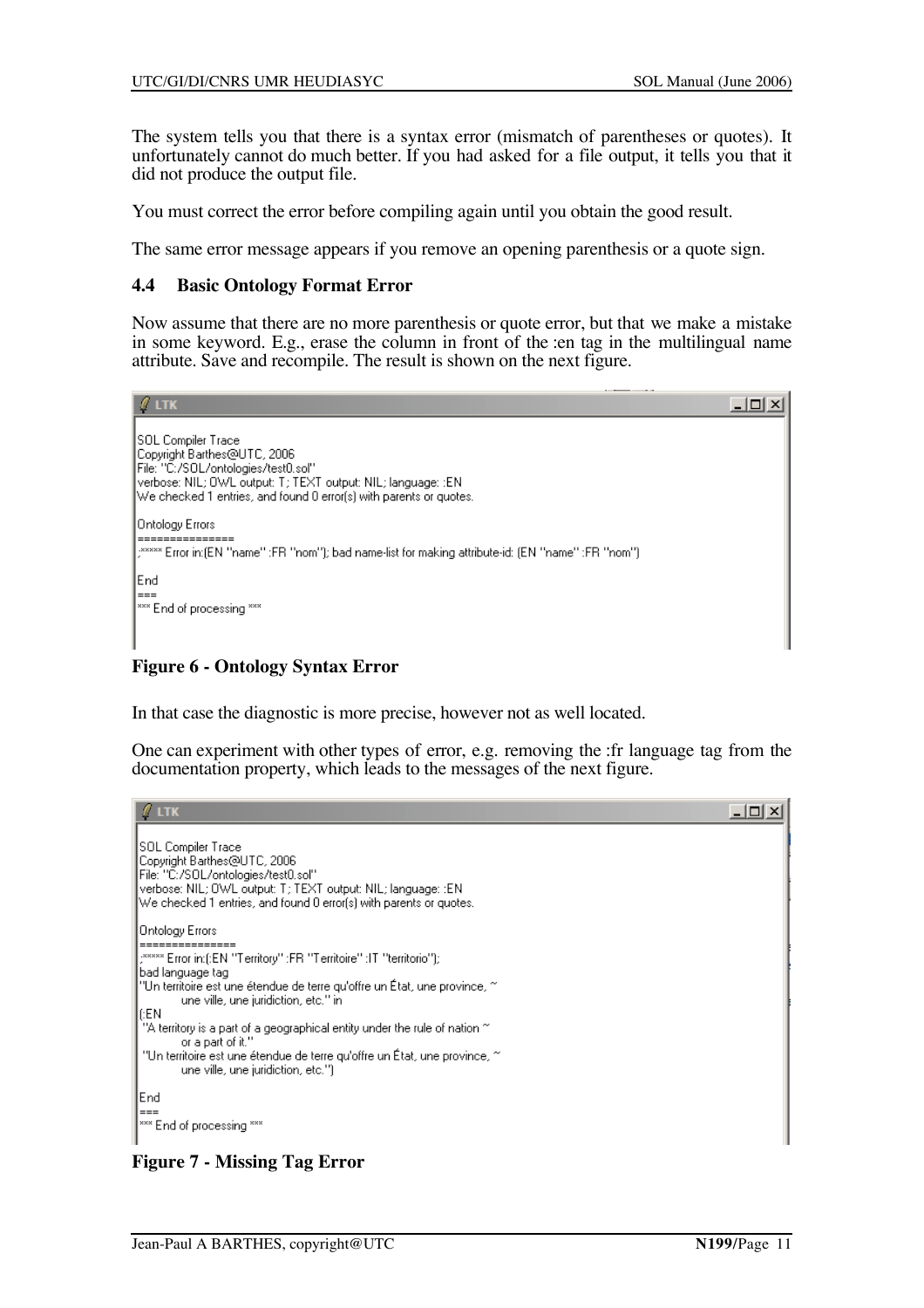Note however that some errors are not caught like a mispelling of the :type option in the attribute. In that case the option is simply ignored. This will be corrected in the future.

#### Verbose Option

If we check the verbose option, then the compiler trace is much more detailed as shown on the next figure.

| $\ell$ ltk<br>$\Box$ ol $\times$                                                                                                                                                                                                                                         |
|--------------------------------------------------------------------------------------------------------------------------------------------------------------------------------------------------------------------------------------------------------------------------|
| SOL Compiler Trace<br>Copyright Barthes@UTC, 2006<br>File: "C:/SOL/ontologies/test0.sol"<br>verbose: T; OWL output: NIL; TEXT output: NIL; language: :EN<br>We checked 1 entries, and found 0 error(s) with parents or quotes.<br>TERREGOV Ontology<br>----------------- |
| Compiler Pass : 1<br>=================                                                                                                                                                                                                                                   |
| ===== "Z-Territory"                                                                                                                                                                                                                                                      |
| Compiler Pass: 2<br>-----------                                                                                                                                                                                                                                          |
| ===== "Z-Territory"                                                                                                                                                                                                                                                      |
| Processing Attributes                                                                                                                                                                                                                                                    |
| =====================<br>Inil                                                                                                                                                                                                                                            |
| Processing Relations<br>====================<br>Inil                                                                                                                                                                                                                     |
| Processing Individuals                                                                                                                                                                                                                                                   |
| ======================<br>Inil                                                                                                                                                                                                                                           |
|                                                                                                                                                                                                                                                                          |
| Processing Indexes                                                                                                                                                                                                                                                       |
| =================<br>("Territorio" "Territoire" "Territory")                                                                                                                                                                                                             |
| ===== idx: "Territoire"===== idx: "Territorio"===== idx: "Territory"                                                                                                                                                                                                     |
| Ontology Errors                                                                                                                                                                                                                                                          |
| ,***** Error in:(:EN "Territory" :FR "Territoire" :IT "territorio"); unknown option (:ZATT (:EN "name" :FR "nom") (:TYPE :NAME) (<br>:UNIQUE)) while defining (:EN "Territory" :FR "Territoire" :IT "territorio")                                                        |
| End                                                                                                                                                                                                                                                                      |

**Figure 8 - Compiler trace with a verbose option**

#### **4.5 Producing Output Files**

Of course the game is to produce output files. Assuming that we have no more errors we can remove the check in the no OWL output box and see what happens.

Looking into the ontologies folder one finds several new files :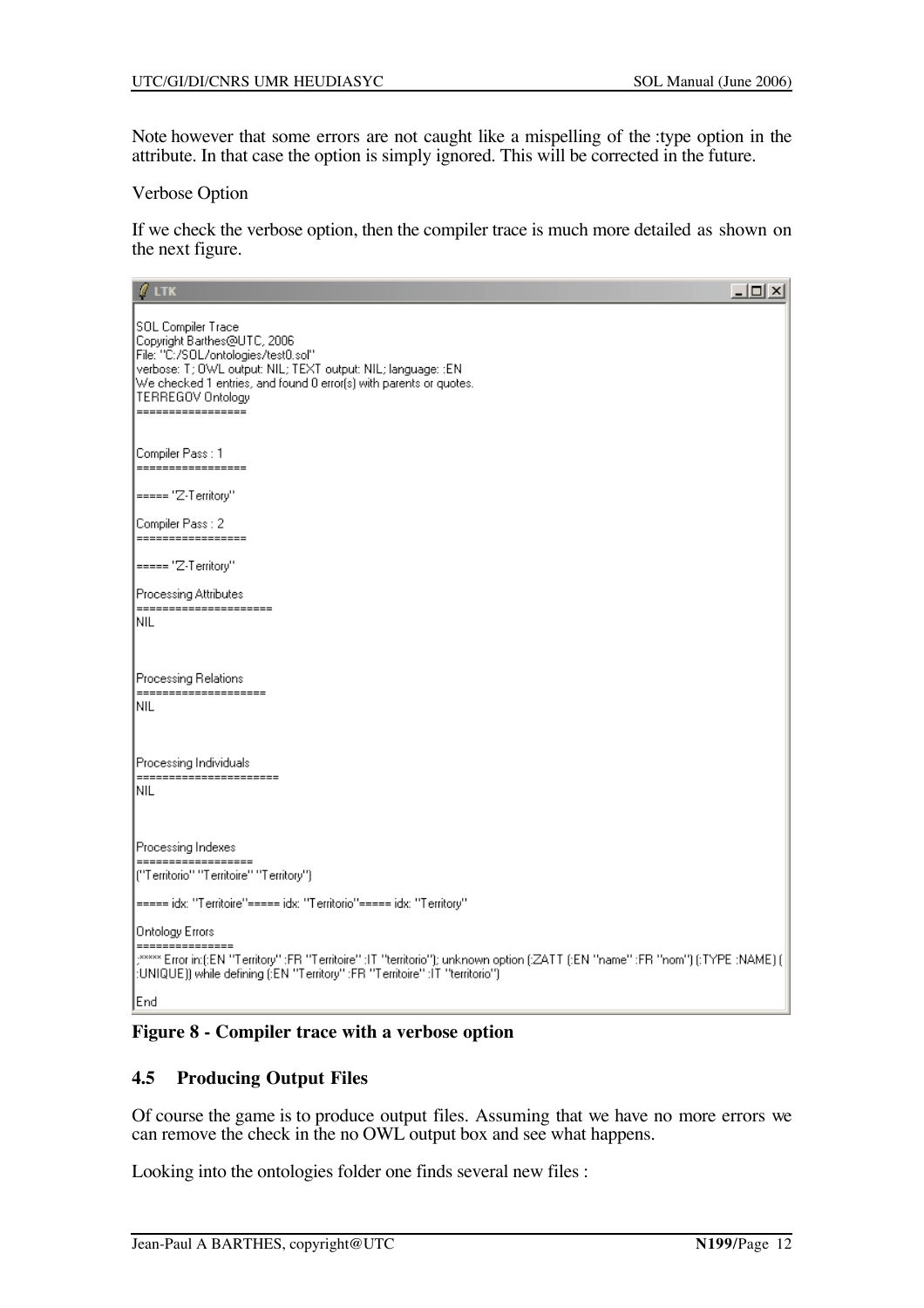- test0.fasl
- test0.lib
- test0.owl

Two of the files (test0.fasl and test0.lib) are for internal purposes. The other one (test0.owl) is the produced OWL file. Part of its content is shown on the next figure.

| test0.owl - WordPad                                                                                                                                                                                                                                                                                                                                                                                                                                                                                                                                          | $  $ $\Box$ $ $ $\times$ $ $ |
|--------------------------------------------------------------------------------------------------------------------------------------------------------------------------------------------------------------------------------------------------------------------------------------------------------------------------------------------------------------------------------------------------------------------------------------------------------------------------------------------------------------------------------------------------------------|------------------------------|
| Fichier Edition Affichage Insertion Format ?                                                                                                                                                                                                                                                                                                                                                                                                                                                                                                                 |                              |
| 066880 M<br>ig Ci<br>国                                                                                                                                                                                                                                                                                                                                                                                                                                                                                                                                       |                              |
| <owl:class rdf:id="Z-Territory"><br/><rdfs:label xml:lang="en">Territory</rdfs:label><br/><rdfs:label xml:lang="fr">Territoire</rdfs:label><br/><rdfs:label xml:lang="it">territorio</rdfs:label><br/><rdfs:comment xml:lang="en">A territory is a part of a geographical entity under the rule of<br/>nation or a part of it.</rdfs:comment><br/><rdfs:comment xml:lang="fr">Un territoire est une étendue de terre qu'offre un Ã%tat, une<br/>province, une ville, une juridiction, etc.</rdfs:comment><br/><math>\langle</math>/owl:Class&gt;</owl:class> |                              |
| <owl:datatypeproperty rdf:id="hasName"><br/><rdfs:label xml:lang="en">name</rdfs:label><br/><rdfs:label xml:lang="fr">nom</rdfs:label><br/><rdfs:domain rdf:resource="#Z-Territory"></rdfs:domain><br/><rdfs:range rdf:resource="http://www.w3.org/2001/XMLSchema#Name"></rdfs:range><br/></owl:datatypeproperty>                                                                                                                                                                                                                                            |                              |
| <owl:class rdf:about="#Z-Territory"><br/><rdfs:subclassof><br/><owl:restriction><br/><owl:onproperty rdf:resource="#hasName"></owl:onproperty><br/><owl:cardinality rdf:datatype="&amp;xsd;nonNegativeInteger">1</owl:cardinality><br/><math>\langle</math>/owl:Restriction&gt;<br/></owl:restriction></rdfs:subclassof><br/><math>\langle</math>/owl:Class&gt;</owl:class>                                                                                                                                                                                  |                              |
| Appuvez sur F1 pour obtenir de l'aide                                                                                                                                                                                                                                                                                                                                                                                                                                                                                                                        |                              |

**Figure 9 - Produced OWL file**

One can see that an OWL class has been produced with identifier Z-Territory, containing the documentation with the corresponding language tags. A datatype property has been produced for the name attribute, and a restriction on the name attribute (cardinality) has been produced. Other objecs are produced in the OWL file.

When the HTML and TEXT is checked three more files are produced :

- test0.html
- test0.txt
- test0.isa

The html file is intended to be viewed through a web browser, as shown in the next figure. Note that there is only one concept (Territory) and one attribute (Name) in the file. Note that the file is in English.

The txt and isa files are intended to be used with graphers (currently Touchgraph).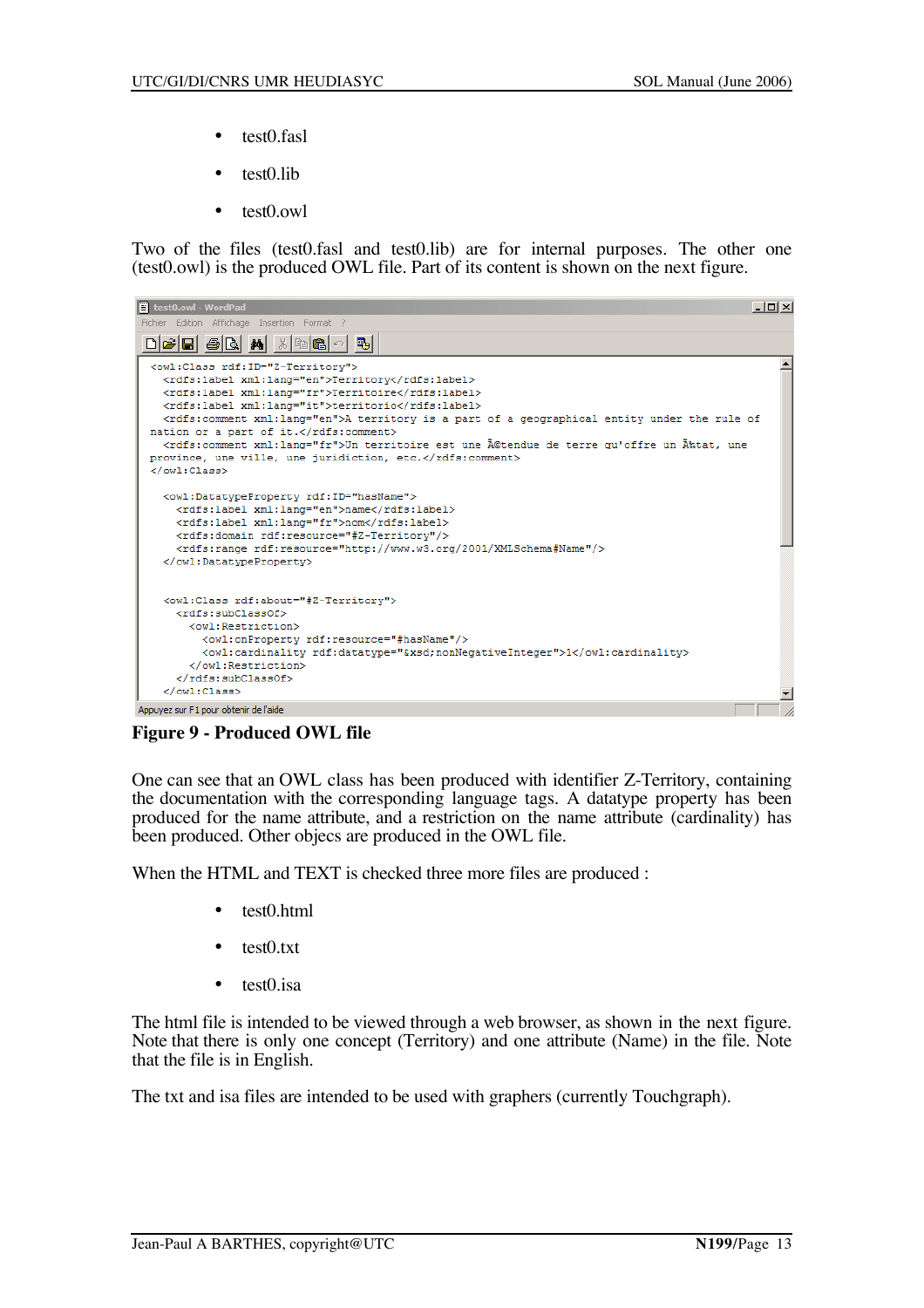| $\Box$<br>Mozilla Firefox                                                                                |
|----------------------------------------------------------------------------------------------------------|
| Edit View<br>Go Bookmarks<br>Tools Help<br>€<br>Eile                                                     |
| $\circ$ Go $\circ$<br>$\cdot \Rightarrow \cdot \infty$<br>⇦<br>회<br>file:///C:/SOL/ontologies/test0.html |
| Hotmail Personnaliser les liens Vindows Media Vindows                                                    |
| <b>Classes</b>                                                                                           |
| Territory                                                                                                |
| <b>Attributes</b>                                                                                        |
| Name (Territory)                                                                                         |
| <b>Relations</b>                                                                                         |
| <b>Individuals</b>                                                                                       |
|                                                                                                          |
| <b>Territory</b>                                                                                         |
| TOP                                                                                                      |
| A territory is a part of a geographical entity under the rule of nation or a part of it.                 |
| Name (1 1):<br>Name                                                                                      |
|                                                                                                          |
| <b>End TERREGOV ONTOLOGY</b>                                                                             |

**Figure 10 - HTML view of the ontology (English)**

If the language is set to French before producing the output files, then the output is shown on the next file (note that Name associated with **nom** is the type of data).

| Mozilla Firefox                                                                                         |                              | $-12X$                                          |
|---------------------------------------------------------------------------------------------------------|------------------------------|-------------------------------------------------|
| Edit View Go Bookmarks Tools Help<br>Eile                                                               |                              |                                                 |
| ⇔<br>$\cdot$<br>$-2$<br>$\circledcirc$<br>$\mathcal{A}$<br>file:///C:/SOL/ontologies/test0.html         |                              | $\boxed{\cdot}$ $\boxed{\circ}$ $\boxed{\circ}$ |
| Personnaliser les liens   Windows Media   Windows<br><b>Hotmail</b>                                     |                              |                                                 |
| <b>Classes</b>                                                                                          |                              |                                                 |
| Territoire                                                                                              |                              |                                                 |
| <b>Attributs</b>                                                                                        |                              |                                                 |
| Nom (Territoire)                                                                                        |                              |                                                 |
| <b>Relations</b>                                                                                        |                              |                                                 |
| <b>Instances</b>                                                                                        |                              |                                                 |
|                                                                                                         |                              |                                                 |
|                                                                                                         | <b>Territoire</b>            |                                                 |
| <b>TOP</b>                                                                                              |                              |                                                 |
| Un territoire est une étendue de terre qu'offre un État, une province, une ville, une juridiction, etc. |                              |                                                 |
| Nom $(1 1)$ :<br>Name                                                                                   |                              |                                                 |
|                                                                                                         |                              |                                                 |
|                                                                                                         | <b>End TERREGOV ONTOLOGY</b> |                                                 |
|                                                                                                         |                              |                                                 |

**Figure 11 - HTML view of the ontology (French)**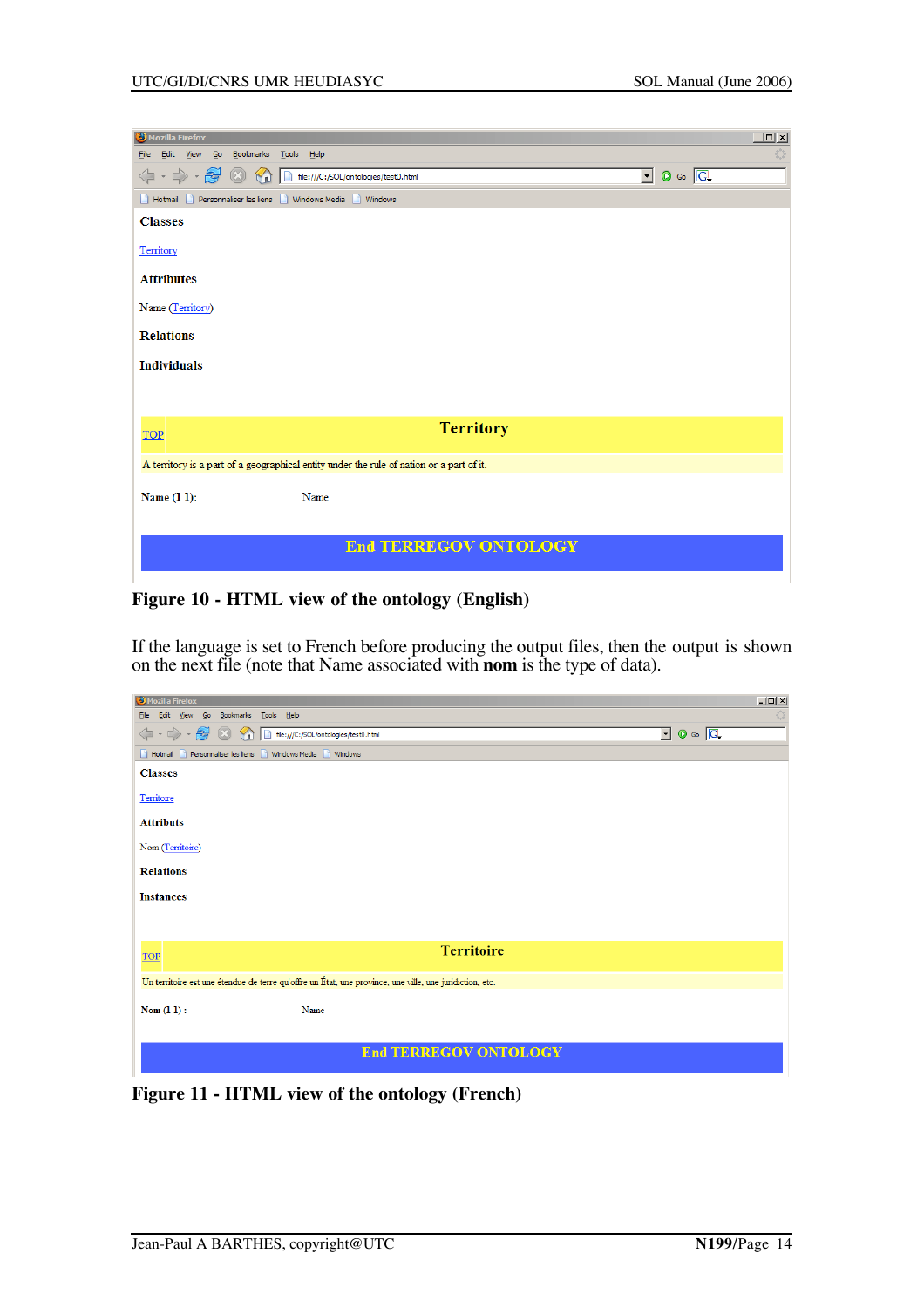# **5 A Second Test: Several Concepts**

Building an ontology with a single concept is nnot very realistic. In this section we take a second example involving more concepts. This is still not very realistic but slightly more complex.

The test file is now test1.sol. It contains 3 concepts Territory, Country, and City. In addition City and Country are subclasses of Territory and City has-country a Country (not that the reference to the class has been set to the Italian label "Stato" indicating that any label can be used to designate the class).

As previously various files may be produced and examined. However, we are interested in the possible errors that could occur, in addition to the errors that we already encountered.

Some errors can occur due to a bad ontology structure.

#### **5.1 Unknown Superclass**

 $\ell$  ltk

Let us change the : is-a property of the City concept to "area." SOL signals an unknown superclass, as shown in the next figure.

- |미 ×|

```
SOL Compiler Trace
Copyright Barthes@UTC, 2006
File: "C:/SOL/ontologies/test1.sol"
verbose: NIL; OWL output: NIL; TEXT output: T; language: : EN
We checked 3 entries, and found 0 error(s) with parents or quotes.
Ontology Errors
; ***** Error in:(:EN "City; town" :FR "ville; cité" :IT "Citta"); unknown super-class: "area" in ("area")
End
End of HTML compilation
** End of processing ***
```
#### **Figure 12 - Unknown superclass**

#### **5.2 Undefined Range Class**

If we modify the range of the City class replacing stato with ztato to simulate a typing error, then we obtain the errors shown Figure 13.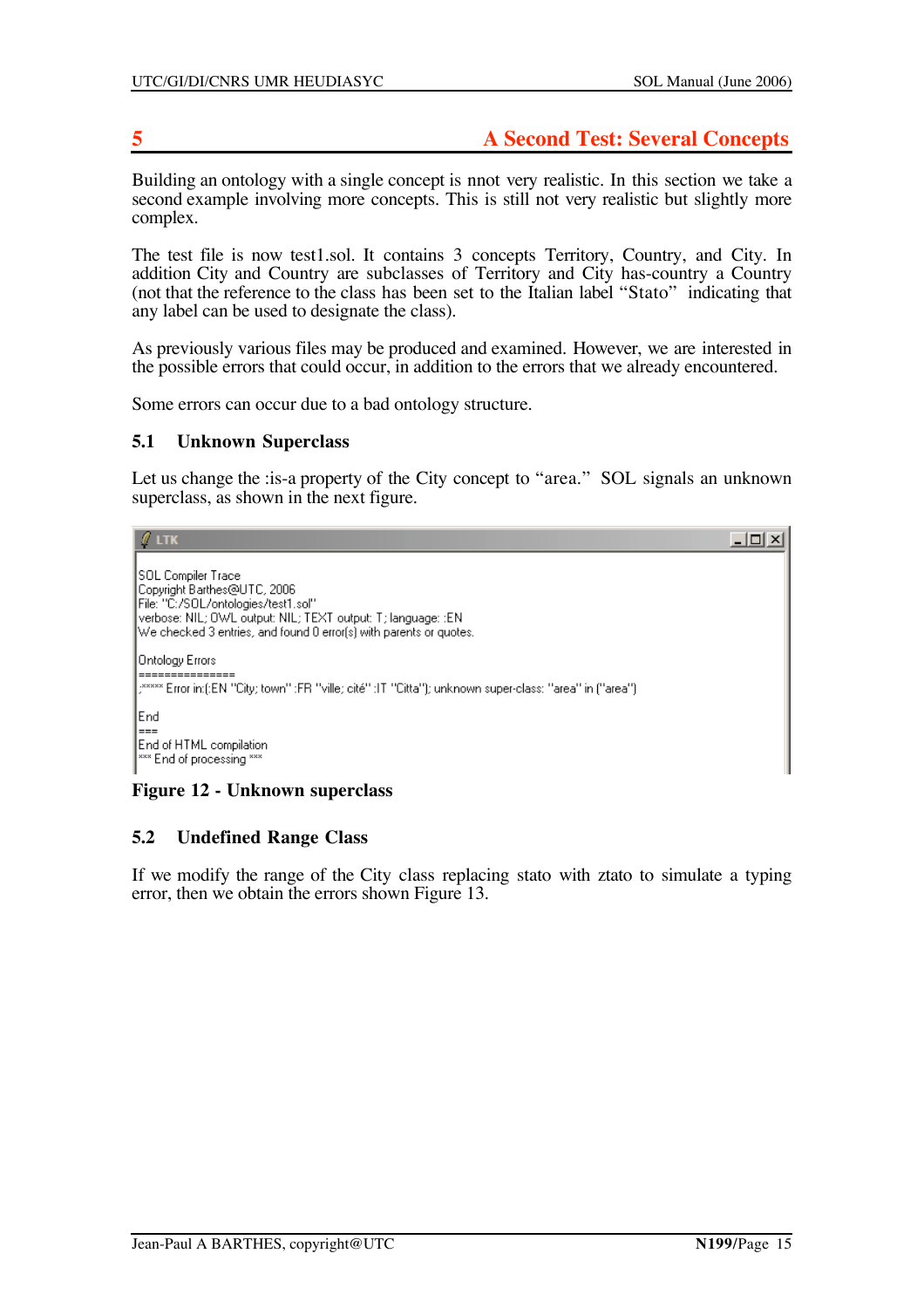$\Box$   $\times$ 

#### $\ell$  ltk

SOL Compiler Trace Copyright Barthes@UTC, 2006 File: "C:/SOL/ontologies/test1.sol" verbose: NIL; 0WL output: NIL; TEXT output: T; language: :EN  $|$ We checked 3 entries, and found 0 error(s) with parents or quotes. Ontology Errors undefined range class "Ztato" in some relations:<br>"[("Z-City" (:EN "country" :FR "pays") (:TO "ztato"))) End End of HTML compilation \*\* End of processing \*\*

**Figure 13 - Undefined Range Class**

# **6 Third Test: Individual Concepts/Instances**

The ontology can contain individual concepts or instances (OWL jargon).

Let us consider the test2.sol file that contains two instance of a city and of a country, as follows:

```
defindividual "city"
      (:name :en "Bordeaux")
      ("pays" "france"))
(defindividual "pays"
      (:name :en "France" :fr "France")
      ("nom" (:en "France" :fr "France")))
```
The resulting OWL file contains entries for the individual concepts as follows:

```
 <Z-Country rdf:ID="z-france">
    <rdfs:label xml:lang="en">France</rdfs:label>
     <rdfs:label xml:lang="fr">France</rdfs:label>
    <hasName
rdf:datatype="http://www.w3.org/2001/XMLSchema#string">(EN France FR
France)</hasName>
     <isCountryOf rdf:resource="#z-bordeaux"/>
  </Z-Country>
  <Z-City rdf:ID="z-bordeaux">
     <rdfs:label xml:lang="en">Bordeaux</rdfs:label>
     <hasCountry rdf:resource="#z-france"/>
   </Z-City>
```
Note that the file contains additional objects.

The result may be displayed using the HTML file as shown Figure 14.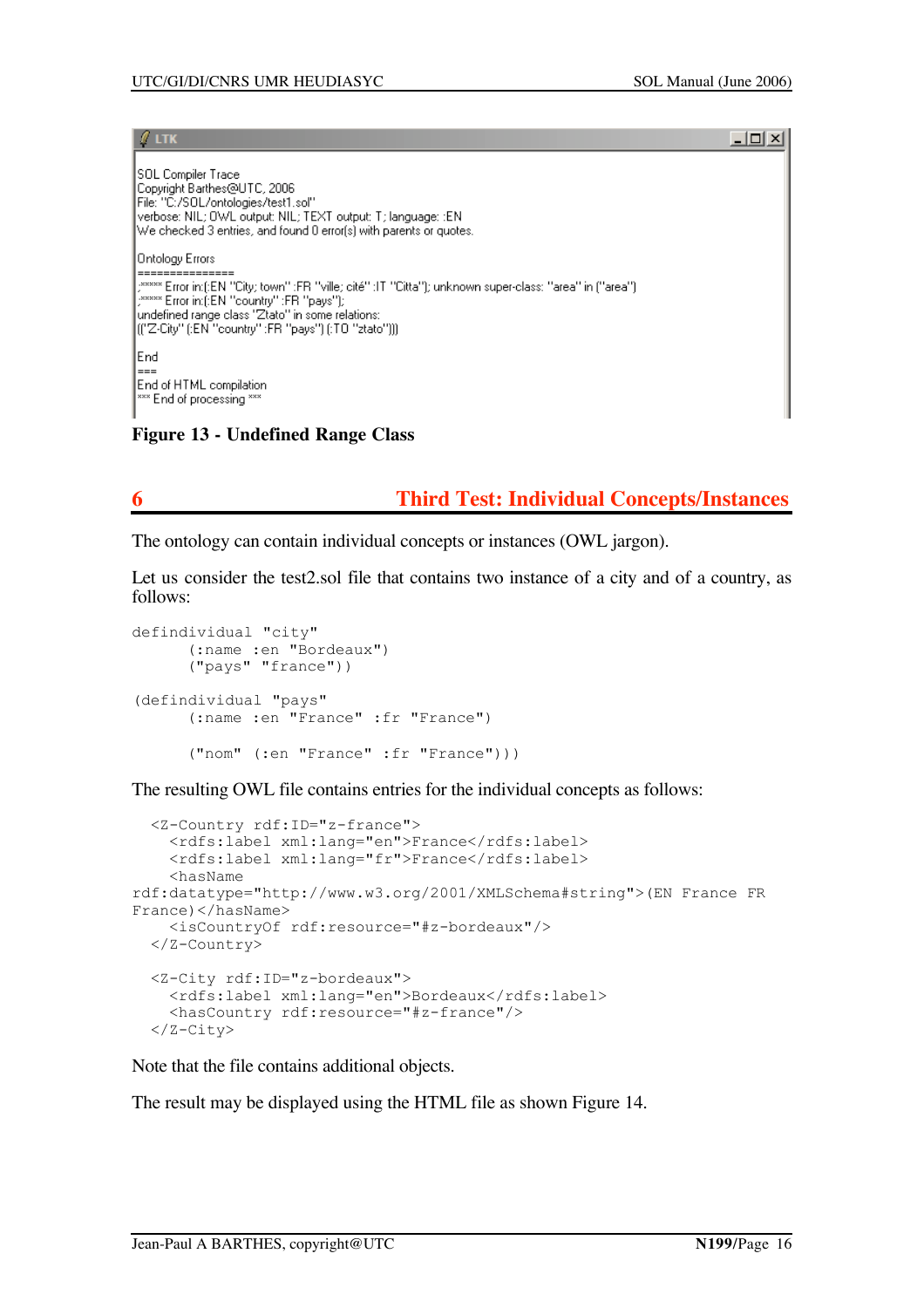| <b>TOP</b>          |                                                   | <b>Country / Land</b> |  |
|---------------------|---------------------------------------------------|-----------------------|--|
|                     | a Country or a state is an administrative entity. |                       |  |
| <b>Specific of:</b> | Territory                                         |                       |  |
| TOP                 |                                                   | <b>Bordeaux</b>       |  |
| Class:              | City                                              |                       |  |
| <b>Country:</b>     | France                                            |                       |  |
|                     |                                                   |                       |  |
| TOP                 |                                                   | France                |  |
| Class:              | Country                                           |                       |  |
| Name:               | (EN France FR France)                             |                       |  |

### **Figure 14 - HTML file showing individuaul concepts**

Of course there may be some errors in the definition of the individual concepts.

### **6.1 Non Existing Concept**

If an individual concept makes a reference to a non existing concept of the ontology, then an error message is pinted (Figure 15).



# **Figure 15 - Non Existing Concept**

#### **6.2 Unknown Individual**

If an individual refers to a non existing individual in a relation, then an error message is printed as shown oon the next figure.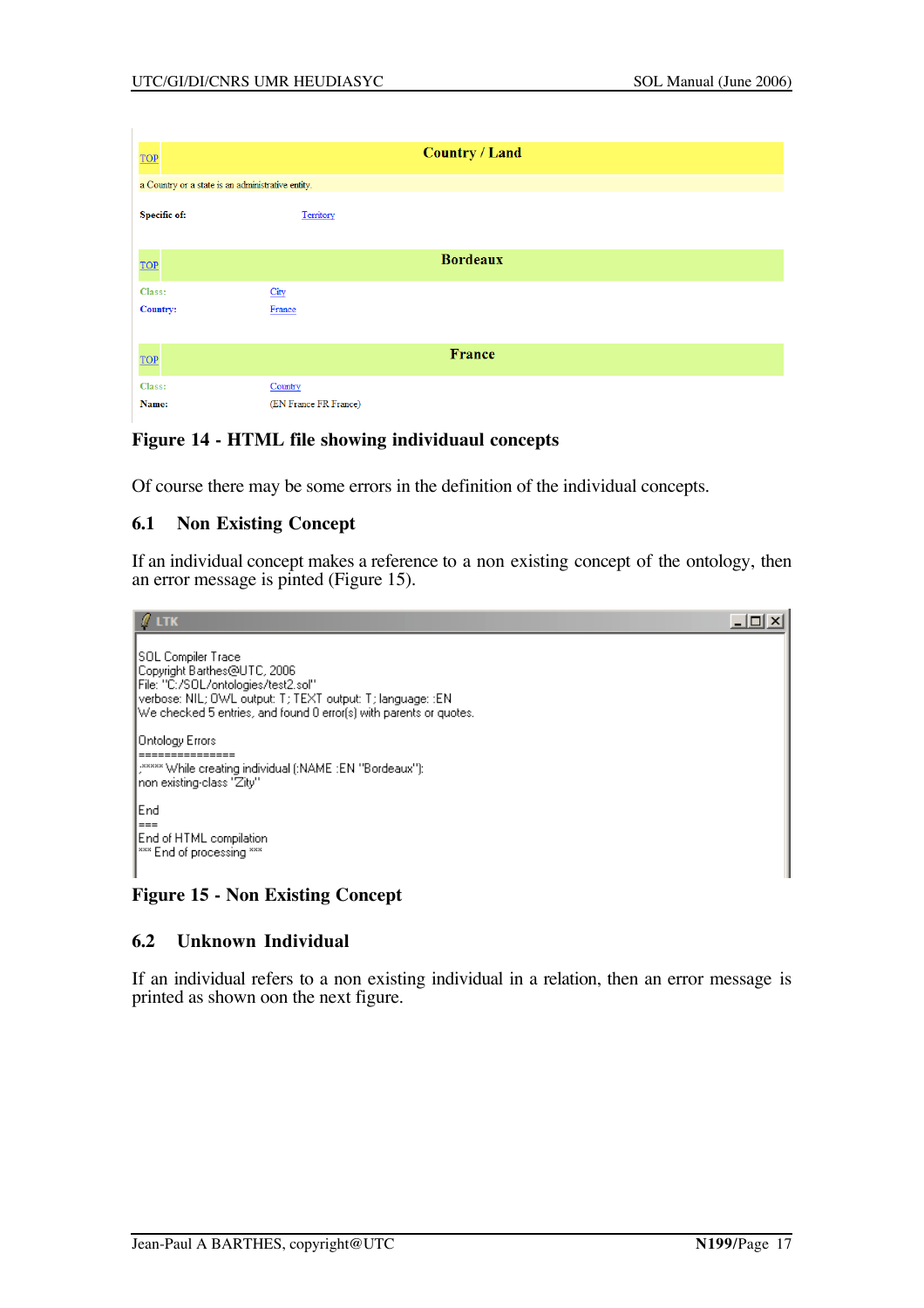$|$  $\Box$ |  $\times$ |

 $\ell$  ltk

| SOL Compiler Trace <br>lCopvright Barthes@UTC, 2006.<br>File: "C:/SOL/ontologies/test2.sol"<br> verbose: NIL; OWL output: T; TEXT output: T; language: :EN <br>We checked 5 entries, and found 0 error(s) with parents or quotes. |
|-----------------------------------------------------------------------------------------------------------------------------------------------------------------------------------------------------------------------------------|
| Ontology Errors                                                                                                                                                                                                                   |
| ==========<br>***** Error: unknown individual "franze" when populating "hasCountry" relation for "z-bordeaux"                                                                                                                     |
| lEnd.                                                                                                                                                                                                                             |
| ▏〓〓〓                                                                                                                                                                                                                              |
| End of HTML compilation                                                                                                                                                                                                           |
| <sup>***</sup> End of processing ***                                                                                                                                                                                              |

### **Figure 16 - Unknown individual**

### **6.3 Unknown Property**

An error may occur following the mispelling of a given property as shown in the next figure.

| <b>LTK</b>                                                                                                                                                                                                                      |  |
|---------------------------------------------------------------------------------------------------------------------------------------------------------------------------------------------------------------------------------|--|
| ISOL Compiler Trace<br> Copyright Barthes@UTC, 2006.<br>File: "C:/SOL/ontologies/test2.sol"<br>verbose: NIL; OWL output: T; TEXT output: T; language: :EN<br>We checked 5 entries, and found 0 error(s) with parents or quotes. |  |
| Ontology Errors <br>,***** Warning: unknown option: ("payzz" "france")                                                                                                                                                          |  |
| End<br>∣===<br>End of HTML compilation<br><sup>xxx</sup> End of processing ***                                                                                                                                                  |  |

**Figure 17 - Property error**

# **7 Fourth Test: Ontology Structure**

The previous examples show some of the errors that can occur while defining the concepts and individuals of an ontology. The ontology however in the OWL format requires additional informations to be added in front of the OWL file. This is done with the defontology declaration as shown in the test3.sol file.

In addition an ontology may be complex. It is possible to structure it in terms of chapters and sections, like a book, by using the defchapter and defsection directives. The structure will be transparent for the OWL file but will appear in the HTML file.

Run the test3.sol example and check the organization of the HTML file.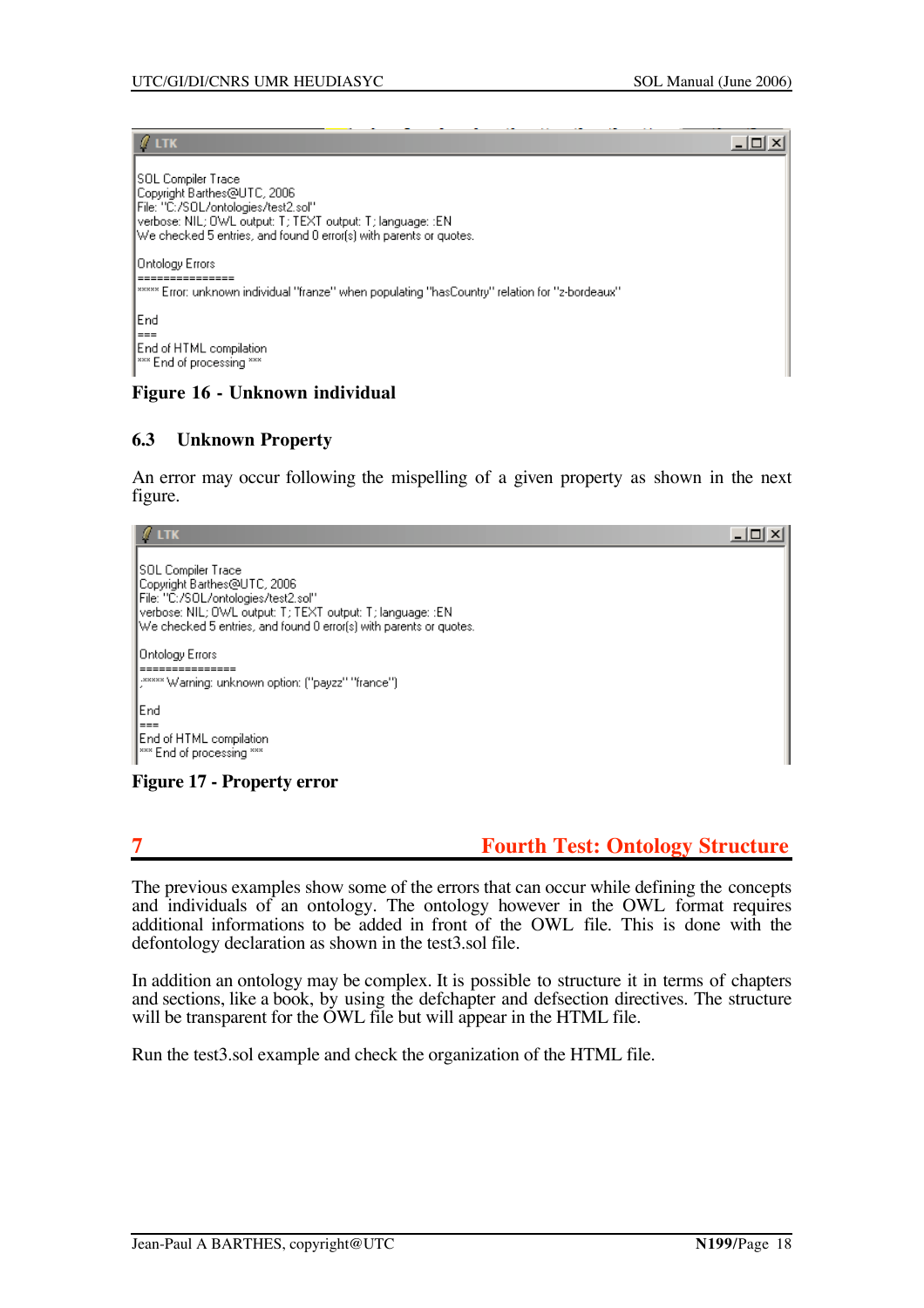**8 Fifth Test: Rules**

In any complex ontology one must limet the number of classes/concepts in order to simplify its management. The SOL formalism allows declaring virtual classes or virtual properties that will translate into rules to be run in the reasoning engine.

The two following rules define a virtual class "Adult" as a Person more than 18 years and a virtual relation "uncle" as the composition of brother and mother (another rule would handle the case brother of father).

```
(defvirtualconcept
      (:name :en "Adult" :fr "Adulte")
          (:is-a "person")
          (:def
              (? * "age" > 18)) (:doc :en "An ADULT is a person over 18."))
(defvirtualrelation
            (:name :en "uncle")
             (:class "person")
             (:compose "brother" "mother")
             (:doc :en "an uncle is a person who is the brother of the
mother.")
\overline{\phantom{a}}
```
In addition to the previous files, SOL outputs a file for rules: test4-jena.rules, with the Jena format.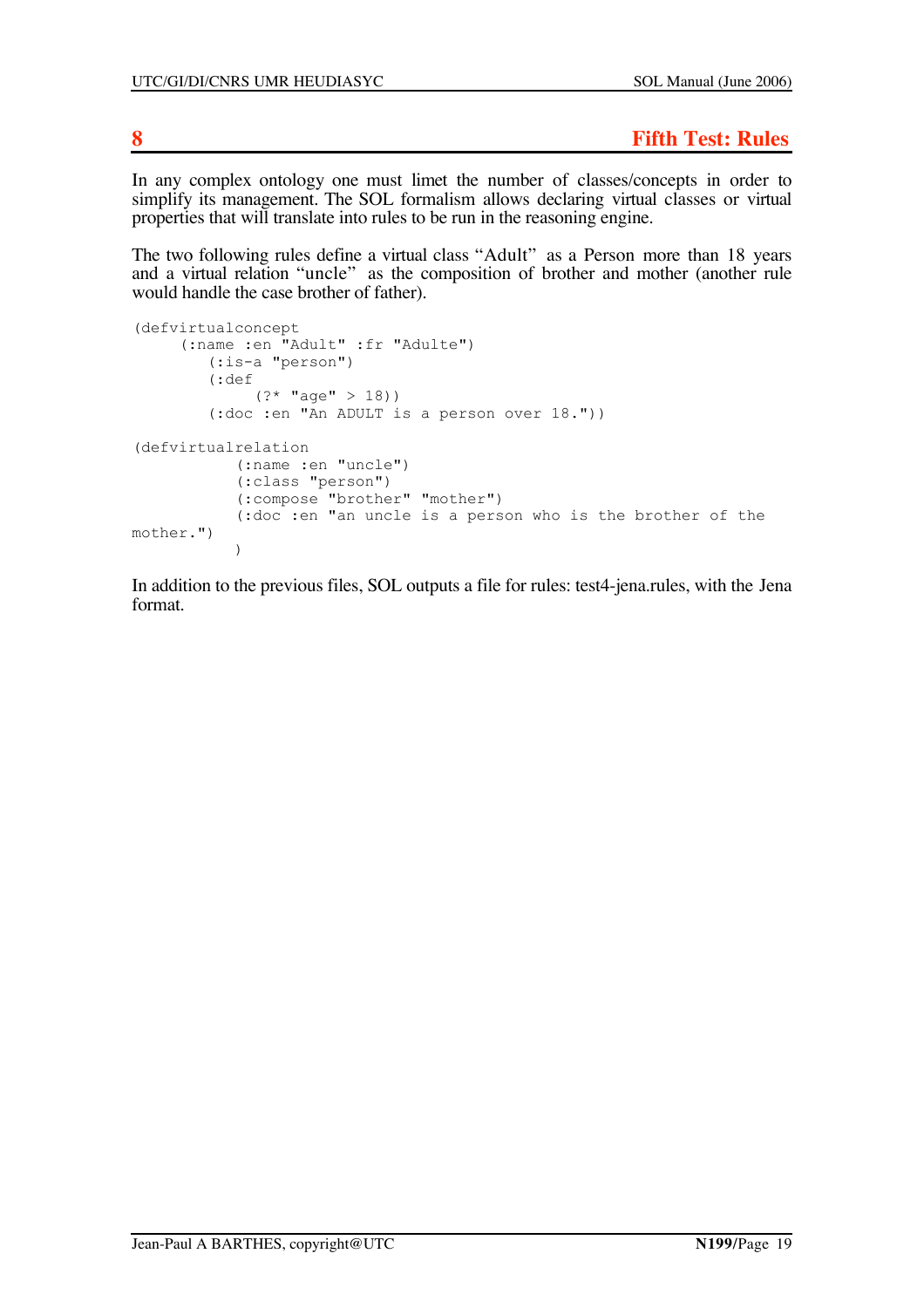| test4.JENA - Bloc-notes                                   | <u>니미지</u> |
|-----------------------------------------------------------|------------|
| Fichier Edition Format Affichage<br>- 7                   |            |
|                                                           |            |
| // Rules expressed in Jena                                |            |
| @prefix terregov: http://www.utc.fr/~terregov#.           |            |
| @include <rdfs>.</rdfs>                                   |            |
| // An ADULT is a person over 18.                          |            |
| [Adult:                                                   |            |
| (?* rdf:type terregov:Z-Adult)                            |            |
| (terregov:Z-Adult rdf:type owl:Class)                     |            |
| (terregov:Z-Adult rdfs:subClassOf terregov:Z-Person)      |            |
| <-                                                        |            |
| (?* rdf:type terregov:Z-Person)<br>(?* age ?V9)           |            |
| greaterThan(?V9, 18)                                      |            |
|                                                           |            |
|                                                           |            |
| // an uncle is a person who is the brother of the mother. |            |
| [Uncle:                                                   |            |
| (terregov:hasUncle rdf:type owl:ObjectProperty)           |            |
| (?V10 terregov:hasUncle ?V12)                             |            |
| <-                                                        |            |
| (?V10 mother ?V11)                                        |            |
| (?V11 brother ?V12)                                       |            |
|                                                           |            |
|                                                           |            |

### **Figure 18 - Rule output with the Jena format**

The header of the rule file is produced by the

## **9 Sixth Test: Full Example**

A run with a full ontology can be done with the file tg-ontology18.sol that contains the main concepts and rules for the TerreGov project.

**10 Initialization File**

The SOL suite includes a special file containing default options (Figure 19). The file is located in the **sol-tools** folder.

Possible options are:

#### *Ontology Title*

The ontology title is used as a default in all the SOL tools. The value is superseded by the title of the defontology directive.

ontology.title = Terregov